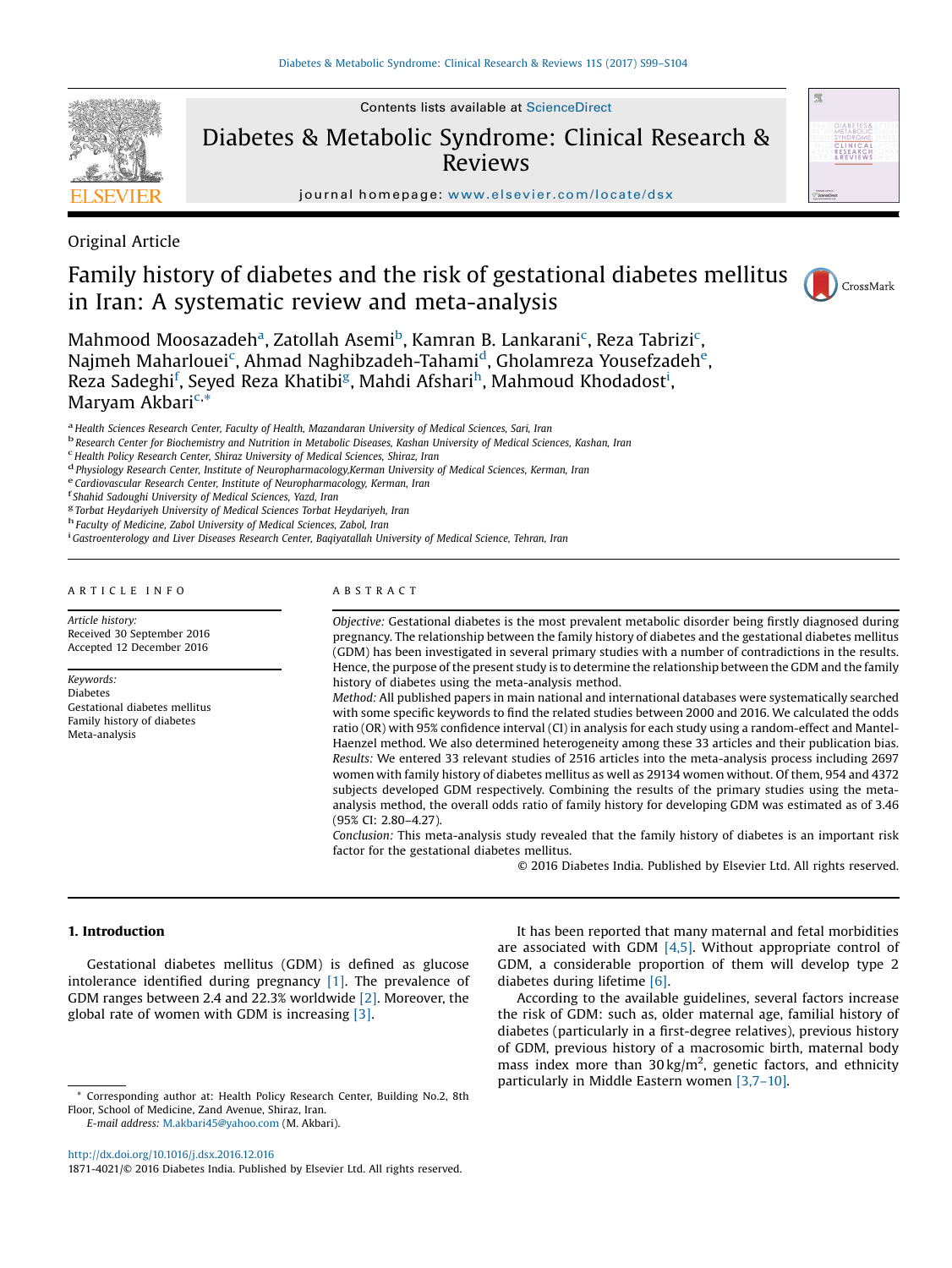<span id="page-1-0"></span>Screening for GDM among all pregnant women is costly and is not possible in many communities [\[11\]](#page-4-0). Therefore these factors should be considered as cost effective predictors of GDM.

Several evidences are reported family history of diabetes mellitus as a risk factor for developing GDM [11–[14\]](#page-4-0). This association among Iranian population has been reported by primary observational studies which might be prone to methodological biases such as limited sample sizes. Therefore, the estimates might be imprecise [\[14](#page-4-0)–16].

To understand the strength of association between GDM and FHD appropriate methodology for search and combining the results of these primary studies is needed. the aim of this study is to estimate the total relationship between GDM and FHD among Iranian pregnant women using a systematic review and Metaanalysis method which is considered as a strongest evidence for this purpose [\[15\].](#page-5-0)

# 2. Methods

# 2.1. Search process

In this study, to find the electronically published articles from 2000 to April 30th 2016, the evidences published in the national and international databases such as Scientific Information Database (SID), Iranmedex, Magiran, Irandoc, PubMed, Google scholar, Scopus, and Web of Science were searched. The search strategy was performed using the following keywords "gestational diabetes mellitus"; "GDM"; "pregnancy induced diabetes"; "risk factor"; "family history of diabetes"; "Iran" and their Persian equivalents. Searching was carried out between May 14th and 27th; 2016. Moreover; the list of references of the published studies was investigated to increase sensitivity and identify a large number of studies. The searching process was independently performed by two researchers. The agreement coefficient of the search results between these two was 79%. The disagreements were studied by a third person. In addition; the research centers and experts in the field of gynecology and endocrinology were interviewed to find unpublished studies.

#### 2.2. Study selection

The full text or abstracts of all papers, documents, and reports were extracted from the advanced search. After removing the duplicates, the irrelevant evidences were removed and the remained papers were investigated in detail reviewing the titles, abstracts and full texts. We selected all studies that Cases (with GDM) had been diagnosed during GDM screening in pregnancy based on the national guidelines [\[17\]](#page-5-0). Controls (without GDM) were pregnant women who were considered healthy based on the gestational diabetes screening tests records. It should be noted that



Fig. 1. Literature search and review flowchart for selection of primary studies.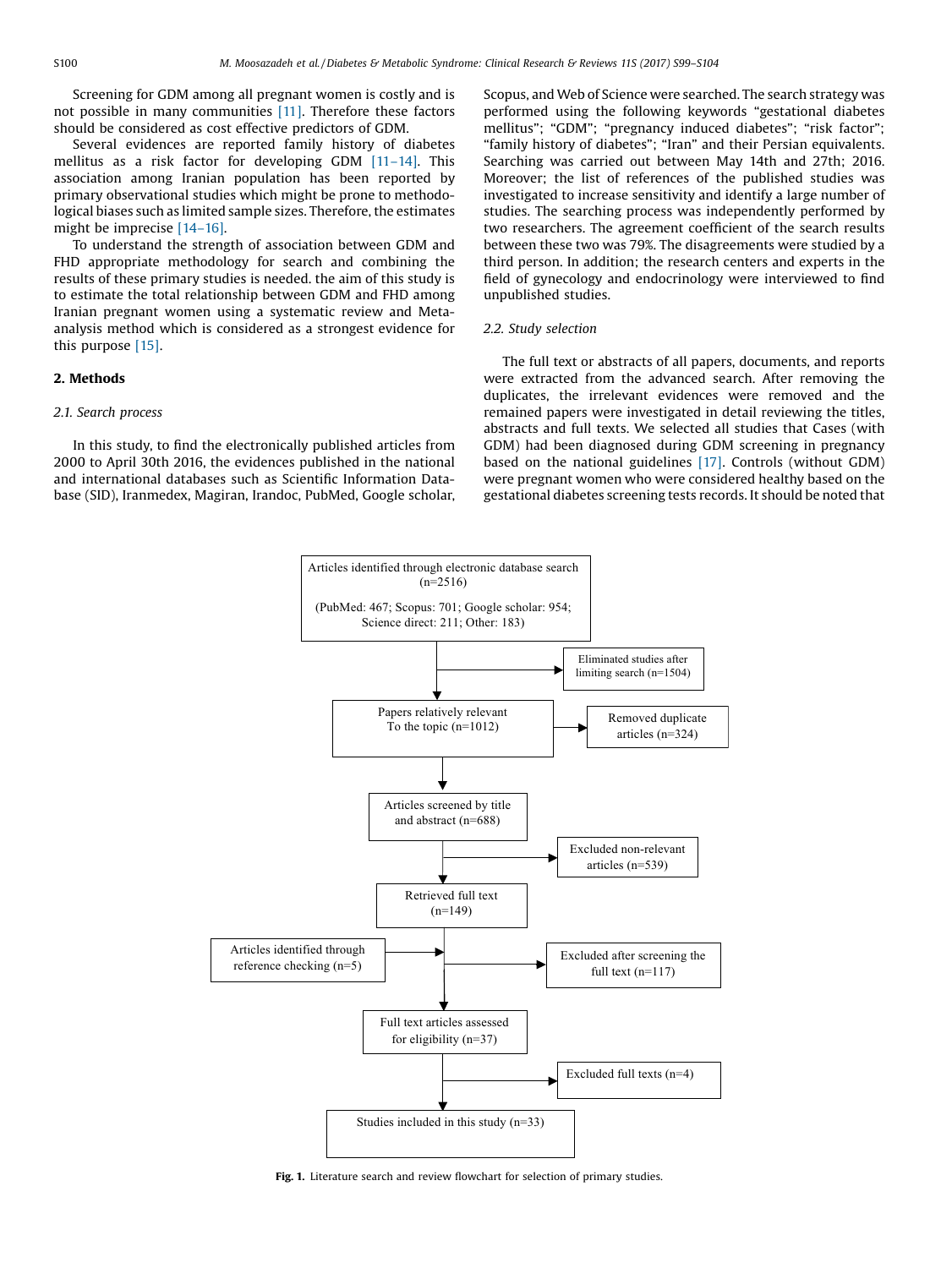<span id="page-2-0"></span>to prevent bias caused by re-publishing (publication transverse and longitudinal biases), the researchers tried to investigate the results of papers to identify and remove any repeated results.

# 2.3. Quality assessment

After determining the relevant studies in terms of title and content, the STROBE (ELM) checklist was used to assess the quality of documentation. This checklist includes questions that cover various methodological aspects including the sample size, sampling methods, study population, the data collection method, defining the variables and the way the samples are studied, the data collection tools, statistical tests, research objectives, appropriate presentation of the data and presenting the results based on the objectives. The studies have obtained at least 15 scores, were considered eligible for meta-analysis.

# 2.4. Inclusion criteria

All English and Persian studies which have achieved the minimum score of quality assessment, Cross-sectional, casecontrol and cohort studies reporting the sample size of the study and prevalence/incidence of exposure/outcome according to cases/ controls or exposed/unexposed groups were included in the metaanalysis.

# 2.5. Exclusion criteria

Case reports or cases series, papers in which the number of the sample size and the frequency of the outcome/exposure in terms of the case control groups or exposed/unexposed groups were not mentioned, abstracts submitted to the conferences without full text and the studies did not achieve the minimum quality assessment score, were excluded from the study.

# 2.6. Data extraction

The data were extracted according to the title, the name of the first author, the year of the study, the type of the study, sample size in the case and control group, the number of outcome in terms of the case and control group, and publication language. Data input was done in Excel spreadsheet.

### 2.7. Data synthesis

The Stata software was used to analyze the data. The heterogeneity index between the studies was determined using the Cochran's test (Q) and I square. The Mantel-Haenzel method and the random effect model were used to estimate the total odds ratio of family history for developing GDM. The point estimates with the 95% confidence intervals were illustrated in forest plots. In this curve, the box size and the lines on both sides represented the weight of each study and the 95% confidence interval, respectively. Moreover, the egger test was used to assess the publication bias and the significance level of below 0.01 has been the judgment criterion. Also, meta-regression and subgroup analysis were conducted to assess the factors for heterogeneity.

# 3. Results

Totally, 2516 articles were found during the primary search. After restricting the search strategy and removing the duplicates

#### Table 1

The characteristics of the primary studies having the meta-analysis inclusion criteria of the relationship between the family history of diabetes and the gestational diabetes mellitus.

| Id           | First Author            | Publication year | Type of study   | With Family history of diabetes (number) |             | Without Family history of diabetes (number) |             |
|--------------|-------------------------|------------------|-----------------|------------------------------------------|-------------|---------------------------------------------|-------------|
|              |                         |                  |                 | With GDM                                 | Without GDM | With GDM                                    | Without GDM |
| $\mathbf{1}$ | Keshavarz [26]          | 2005             | cohort          | 27                                       | 36          | 174                                         | 1073        |
| 2            | Hossein-Nezhad [23]     | 2007             | cross-sectional | 38                                       | 76          | 192                                         | 1670        |
| 3            | Garshasbi [27]          | 2008             | cross-sectional | 53                                       | 71          | 284                                         | 1520        |
| 4            | Goli [28]               | 2012             | cross-sectional | 23                                       | 54          | 199                                         | 1738        |
| 5            | Mohamad beigi [29]      | 2007             | case-control    | 21                                       | 27          | 42                                          | 308         |
| 6            | Larijani [30]           | 2004             | cross-sectional | 38                                       | 76          | 237                                         | 2065        |
| 7            | Mirfazi [31]            | 2010             | cross-sectional | 40                                       | 84          | 91                                          | 453         |
| 8            | Atashzadeh [32]         | 2006             | cross-sectional | 30                                       | 77          | 231                                         | 1883        |
| 9            | Karimi [33]             | 2002             | cohort          | 20                                       | 44          | 195                                         | 651         |
| 10           | Zokaie [34]             | 2014             | case-control    | 74                                       | 146         | 24                                          | 196         |
| 11           | Hossein-Nezhad [35]     | 2009             | cohort          | 57                                       | 57          | 900                                         | 1402        |
| 12           | Rahimi [36]             | 2010             | cross-sectional | 22                                       | 56          | 111                                         | 1550        |
| 13           | Dehaki [37]             | 2015             | cross-sectional | 5                                        | 12          | 33                                          | 313         |
| 14           | Akhlaghi [38]           | 2012             | cross-sectional | 15                                       | 15          | 9                                           | 21          |
| 15           | Fekrat [39]             | 2004             | cross-sectional | 35                                       | 27          | 10                                          | 70          |
| 16           | Mohamad beigi [40]      | 2009             | cross-sectional | 37                                       | 33          | 42                                          | 308         |
| 17           | Navaei [41]             | 2002             | cross-sectional | 6                                        | 13          | 120                                         | 594         |
| 18           | Mohamadzadeh [42]       | 2012             | cross-sectional | 22                                       | 40          | 205                                         | 1009        |
| 19           | Bozari [43]             | 2013             | cross-sectional | 38                                       | 47          | 66                                          | 853         |
| 20           | Ghabi [44]              | 2002             | cross-sectional | 32                                       | 138         | 6                                           | 244         |
| 21           | Shiraziyan [25]         | 2009             | Cohort          | 9                                        | 59          | 203                                         | 653         |
| 22           | Sharifi <sup>[45]</sup> | 2010             | case-control    | 30                                       | 34          | 3                                           | 61          |
| 23           | Khooshideh [46]         | 2008             | Cohort          | 14                                       | 53          | 28                                          | 305         |
| 24           | Maghboli [47]           | 2005             | Cohort          | 38                                       | 76          | 258                                         | 2044        |
| 25           | Eslamian [48]           | 2013             | Cohort          | 23                                       | 89          | 9                                           | 150         |
| 26           | Vakili [49]             | 2014             | cross-sectional | 20                                       | 28          | 63                                          | 289         |
| 27           | Karajibani [50]         | 2015             | cross-sectional | 26                                       | 44          | 18                                          | 122         |
| 28           | Hadaegh [51]            | 2005             | cross-sectional | 8                                        | 54          | 59                                          | 579         |
| 29           | Tabatabaei [52]         | 2007             | cross-sectional | 17                                       | 56          | 134                                         | 878         |
| 30           | Kariman [53]            | 2006             | case-control    | 28                                       | 32          | 19                                          | 41          |
| 31           | Soheilykhah [54]        | 2010             | Cohort          | 74                                       | 36          | 230                                         | 654         |
| 32           | Heidary [55]            | 2008             | case-control    | 28                                       | 32          | 19                                          | 41          |
| 33           | Larijani [56]           | 2002             | cross-sectional | 6                                        | 21          | 158                                         | 1024        |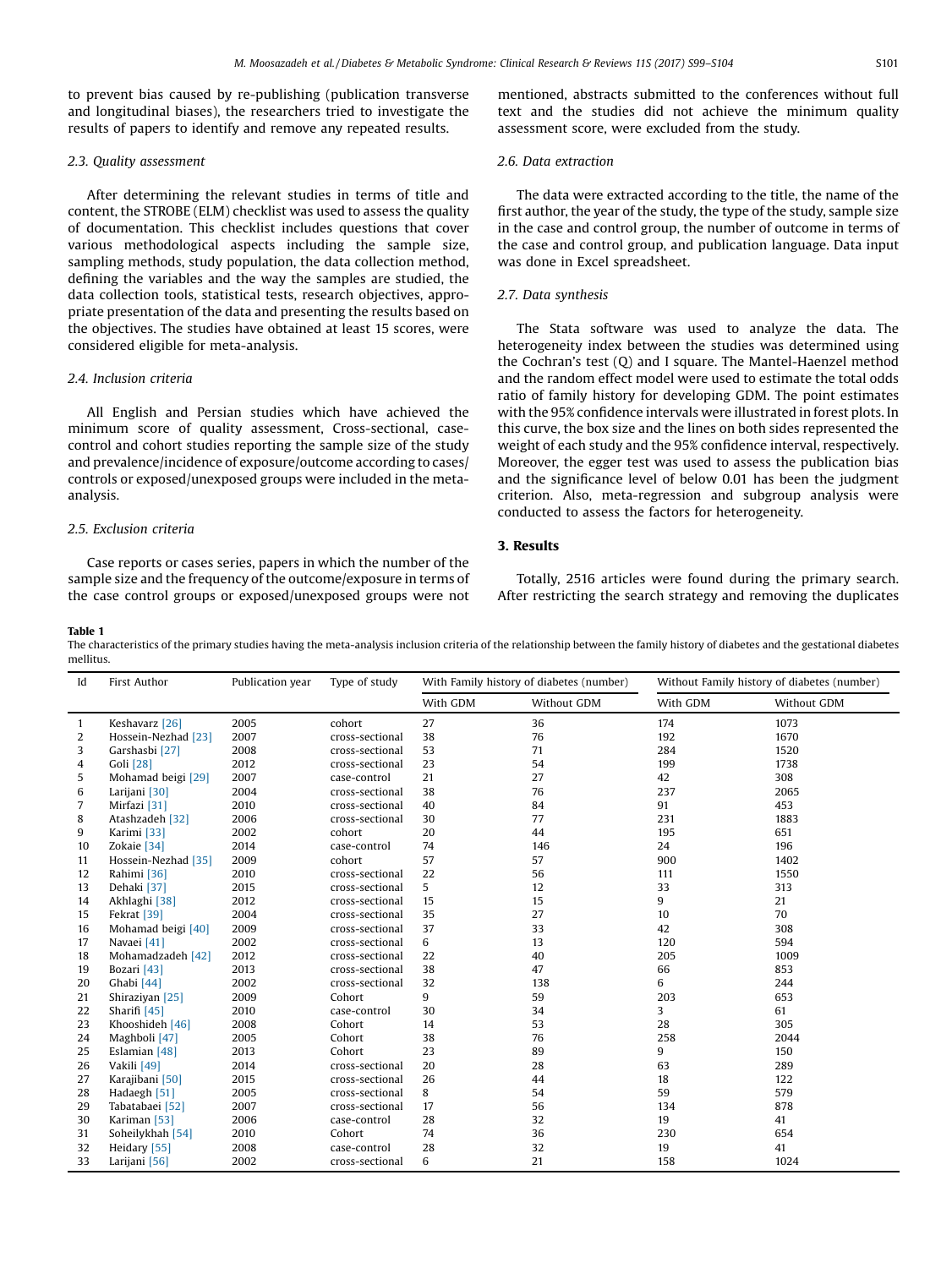because of the overlap of the databases, 688 documents were removed. Then, 539 irrelevant cases were detected by screening the title and the abstract. The full texts of 149 remaining articles were investigated where 117 cases were irrelevant. Five articles were also introduced into the study by evaluating the references. Then, four documents were removed and 33 remaining articles were introduced into the meta-analysis process by evaluating the quality of the articles and inclusion/exclusion criteria ([Fig.](#page-1-0) 1).

The relationship between the family history of diabetes and the GDM was studied in 33 papers. The articles introduced into the meta-analysis had been published between 2002 and 2015. The type of the studies were Cohort (eight studies), case-control (five studies), and cross-sectional (20 studies) ([Table](#page-2-0) 1).

According to the results of the cohort studies, among 712 pregnant women reported familial history of diabetes, 262 women developed GDM. Of 8929 pregnant women without familial history of diabetes, 1997 developed GDM. Combining the results of the eight cohort studies using the meta-analysis method, the overall estimate of the odds ratio of being diagnosed with the GDM was estimated at 2.54(95% CI: 1.50–4.29).

The total sample size of cases and controls in five case-control studies were 452 (181 of which had familial history of diabetes) and 754 (107 reported familial history of diabetes) respectively. The overall estimate of the odds ratio of being diagnosed with the GDM for these five studies was 3.91 (95% CI: 2.11–7.23).

According to the results of cross-sectional studies, frequencies of GDM pregnant women among those with and without familial history of diabetes mellitus were 511/1533 and 2268/19451 respectively. Combining the results of the 20 cross-sectional studies using the meta-analysis method, the overall estimate of the odds ratio of being diagnosed with the GDM was 3.86 (95% CI: 3.07–4.84).

It is worth mentioning that the confidence interval of the estimated odds ratio separately obtained by the Cohort, casecontrol, and cross-sectional studies would overlap, this means that the differences are not statistically significant. Thus, the combination of the results of 33 studies is possible using the meta-analysis. Moreover, the temporal priority of exposure (family history of diabetes) over the outcome (GDM), which is one of the Hill's casual relations, has been proved in all studies introduced into the metaanalysis. The total sample size of women with positive familial history in all 33 studies was 2697, 954 of which were diagnosed as GDM. The corresponding size for women without family history was 29134. Of them, 4372 women developed GDM. Combining the results of these 33 studies using meta-analysis method, the overall estimate of the odds ratio of being diagnosed with the GDM in was 3.46 (95% CI: 2.80–427) (Fig. 2).

According to the results of the statistical Egger test, no publication bias was observed ( $\beta$  = -0.21, P = 0.9). Also, the type of the study was investigated as a factor being suspicious for

| Study<br>ID                                    | OR (95% CI)                              | Events,<br>Treatment | Events,<br>Control | %<br>Weight |
|------------------------------------------------|------------------------------------------|----------------------|--------------------|-------------|
| cohort<br>Keshavarz                            | 4.63 (2.74, 7.81)                        | 27/63                | 174/1247           | 3.36        |
| karimi                                         | 1.52 (0.87, 2.64)                        | 20/64                | 195/846            | 3.29        |
| Hossein-nezhad                                 | 1.56 (1.07, 2.27)                        | 57/114               | 900/2302           | 3.74        |
| shirazivan                                     | 0.49(0.24, 1.01)                         | 9/68                 | 203/856            | 2.84        |
| khooshideh                                     | 2.88 (1.42, 5.82)                        | 14/67                | 28/333             | 2.88        |
| maghboli                                       | 3.96 (2.63, 5.97)                        | 38/114               | 258/2302           | 3.66        |
| Eslamian                                       | 4.31 (1.91, 9.72)                        | 23/112               | 9/159              | 2.60        |
| Soheilykhah                                    | 5.84 (3.82, 8.95)                        | 74/110               | 230/884            | 3.62        |
| Subtotal (I-squared = $87.5\%$ , p = 0.000)    | 2.54 (1.50, 4.29)                        | 262/712              | 1997/8929          | 26.00       |
|                                                |                                          |                      |                    |             |
| cross-sectional<br>Hossein-Nezhad              | 4.35 (2.87, 6.60)                        | 38/114               | 192/1862           | 3.64        |
| Garshasbi                                      | 4.00 (2.74, 5.83)                        | 53/124               | 284/1804           | 3.74        |
| Goli                                           | 3.72 (2.23, 6.19)                        | 23/77                | 199/1937           | 3.40        |
| Larijani                                       | 4.36 (2.89, 6.58)                        | 38/114               | 237/2302           | 3.66        |
| mirfazi                                        | 2.37 (1.53, 3.68)                        | 40/124               | 91/544             | 3.59        |
| atashzadeh                                     | 3.18 (2.04, 4.95)                        | 30/107               | 231/2114           | 3.58        |
| rahimi                                         | 5.49 (3.23, 9.31)                        | 22/78                | 111/1661           | 3.35        |
| dehaki                                         | 3.95 (1.31, 11.91)                       | 5/17                 | 33/346             | 1.96        |
| akhlaghi                                       | 2.33(0.81, 6.73)                         | 15/30                | 9/30               | 2.05        |
| fekrat                                         | 9.07 (3.95, 20.84)                       | 35/62                | 10/80              | 2.56        |
| mohamad beigi                                  | 8.22 (4.65, 14.53)                       | 37/70                | 42/350             | 3.24        |
| navaei                                         | 2.28 (0.85, 6.13)                        | 6/19                 | 120/714            | 2.20        |
| mohamadzadeh                                   | 2.71 (1.58, 4.65)                        | 22/62                | 205/1214           | 3.32        |
| bozari                                         | 10.45 (6.37, 17.15)                      | 38/85                | 66/919             | 3.44        |
| ghabi                                          | 9.43 (3.85, 23.11)                       | 32/170               | 6/250              | 2.40        |
| vakili                                         | 3.28(1.74, 6.18)                         | 20/48                | 63/352             | 3.07        |
| Karajibani                                     | 4.01 (2.00, 8.01)                        | 26/70                | 18/140             | 2.91        |
| Hadaegh                                        | 1.45 (0.66, 3.20)                        | 8/62                 | 59/638             | 2.66        |
| tabatabaei                                     | 1.99 (1.12, 3.53)                        | 17/73                | 134/1012           | 3.23        |
| larijani                                       | 1.85 (0.74, 4.66)                        | 6/27                 | 158/1182           | 2.34        |
| Subtotal (I-squared = $65.7\%$ , p = 0.000)    | 3.86 (3.07, 4.84)                        | 511/1533             | 2268/19451         | 60.34       |
| case-control                                   | 5.70 (2.96, 10.98)                       | 21/48                | 42/350             | 3.01        |
| mohamad beigi                                  |                                          | 74/220               | 24/220             | 3.41        |
| Zokaie<br>Sharifi                              | 4.14 (2.49, 6.88)<br>17.94 (5.10, 63.17) | 30/64                | 3/64               | 1.69        |
|                                                |                                          | 28/60                | 19/60              | 2.78        |
| kariman                                        | 1.89 (0.90, 3.97)<br>1.89 (0.90, 3.97)   | 28/60                | 19/60              | 2.78        |
| heidary                                        | 3.91 (2.11, 7.23)                        | 181/452              | 107/754            | 13.66       |
| Subtotal (I-squared = $71.9\%$ , $p = 0.007$   |                                          |                      |                    |             |
| Overall (I-squared = $76.5\%$ , $p = 0.000$ )  | 3.46 (2.80, 4.27)                        | 954/2697             | 4372/29134         | 100.00      |
| NOTE: Weights are from random effects analysis |                                          |                      |                    |             |
| .0158<br>$\mathbf{1}$                          | 63.2                                     |                      |                    |             |
|                                                |                                          |                      |                    |             |

Fig. 2. Estimation of the odds ratio of the association between family history of diabetes and gestational diabetes mellitus by using the random effect model.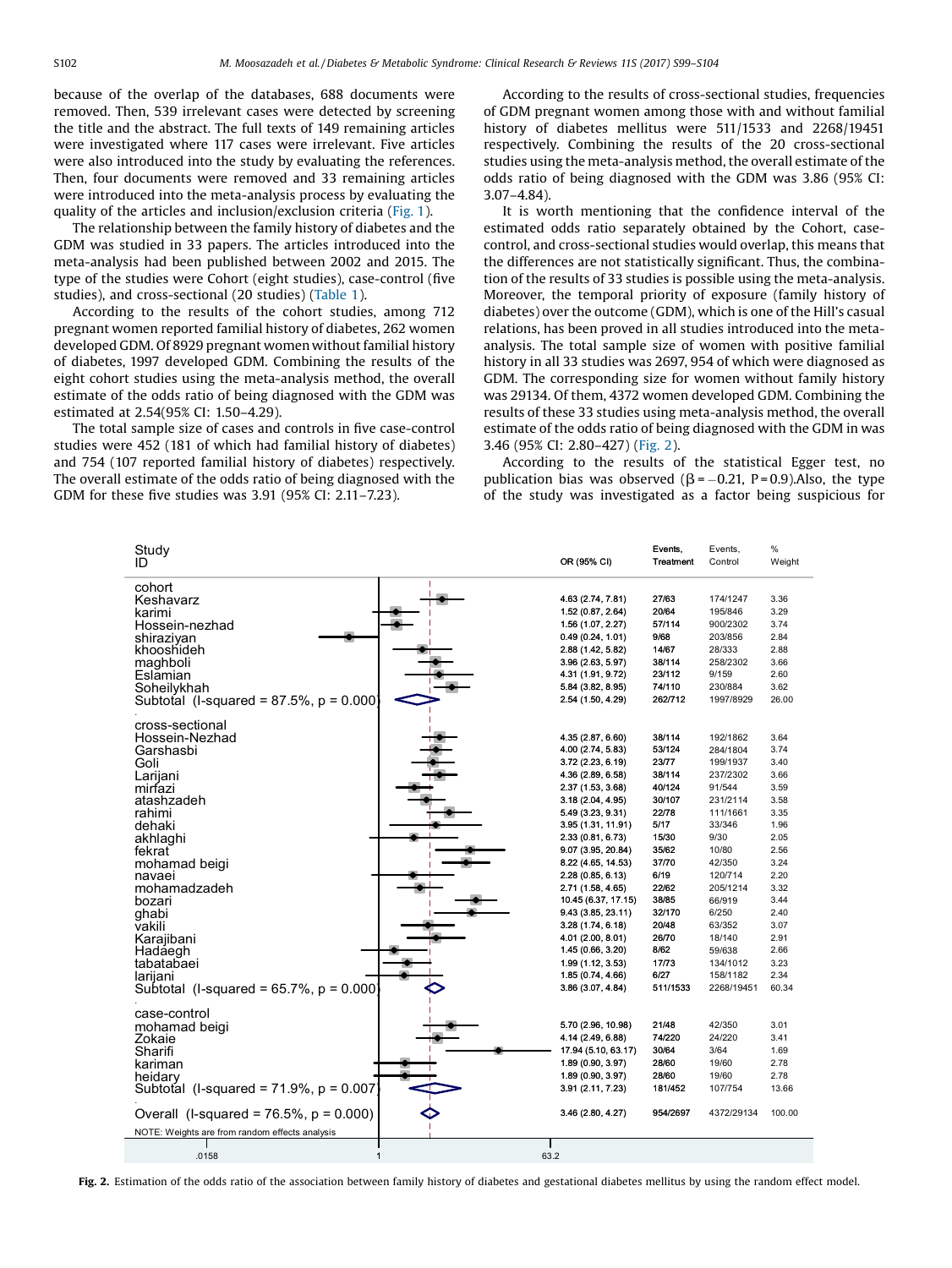<span id="page-4-0"></span>

Fig. 3. The Egger graph of studying the publishing bias of the results by using the meta-bias order associated with the effect of the family history of diabetes on the gestational diabetes mellitus.

heterogeneity using the meta-regression method (Fig. 3). The test results revealed that the type of study has not significant impact on heterogeneity between the results of the primary studies ( $\beta$  = 0.19,  $P = 0.2$ ).

### 4. Discussion

#### 4.1. Summary of findings

The present study revealed that the odd Ratio (OR) of GDM appears to be mainly associated by the positive family history of diabetes. In a way that, the odds of GDM in women with positive familial history was 3.46 folds greater than that in those without. This systematic review showed that FHD is a strong predictor of GDM in pregnant women. Therefore, evaluating pregnant women with FHD can allow more aimed screening for GDM and can help improve primarily health care measures.

#### 4.2. Strengths and limitations

Present study is the first meta-analysis investigating the relationship between FHD and the future onset of GDM in pregnant women. This study was done by a comprehensive search in the published observational articles performed among Iranian population without any language restriction. Our meta-analysis has estimated a quantitative indicator (OR) for in GDM screening programs. Results of meta regression analysis did not show any heterogeneity due to the study design. Our meta-analysis assessed relationship between FHD and GDM controlling for the effects of potential confounding variables including maternal age, BMI before gestation, number of delivery, previous infant or fetus abnormalities by using matched technique in the primary studies included. Therefore, we could present precise estimates for this association.

### 4.3. Comparison with existing evidences

Our results were consisted with previous studies around the world [12,18–21]. Similarly, the several prospective and crosssectional studies have concluded that FHD was one of the strongest risk factors for developing GDM [\[22](#page-5-0)–25]. Cianni et al. demonstrated that GDM was more prevalent in pregnant women with FHD (14.5% vs. 7.3%) [7]. Yang et al. have mentioned that women with a positive FHD had about 2 times increased risk of GDM compared to those without [10]. Also, Erem et al. showed that the odds of GDM in Turkish women with FHD was 4.5 fold greater than in women without FHD [\[20\]](#page-5-0). Compared two studies conducted by Leng et al. between 1999 and 2012 found that had decreased the odds ratio of GDM for FHD (from 3.46 to1.61), which may be due to increasing in the prevalence of other risk factors [\[21\]](#page-5-0). However, even previous studies have found a significant association between FHD and the risk of type 2 diabetes in the general population [14].

### 4.4. Implications for clinical practice

Since GDM is an important asymptomatic factor for maternal and fetal morbidity designing and implementing a screening program among high-risk women (such as pregnant women with positive FHD) is a critical and cost-effective action in developing countries [11]. Therefore, determining FDH among Iranian pregnant women should be done by health providers in order to prevent developing of GDM.

### 4.5. Research recommendations

There is a need for systematic review and meta-analysis study to prove the association among FHD and GDM in studies conducted all over the world. Especially, if it is performed using individual participant data (IPD) meta-analysis, many limitations of this study could be managed. On the other hand, several risk factors among pregnant women are also increased the risk of developing GDM, which are a good issue for investigating by systematic reviews.

# 4.6. Conclusion

Evaluating pregnant women with FHD by health providers can be an effective strategy for prevention of GDM.

### References

- [1] Galtier F. Definition, [epidemiology,](http://refhub.elsevier.com/S1871-4021(16)30239-9/sbref0005) risk factors. Diabetes Metab 2010;36:628– [51.](http://refhub.elsevier.com/S1871-4021(16)30239-9/sbref0005)
- [2] Cho GJ, An J-J, Choi S-J, Oh S-y Kwon H-S, Hong S-C, et al. [Postpartum](http://refhub.elsevier.com/S1871-4021(16)30239-9/sbref0010) glucose testing rates following [gestational](http://refhub.elsevier.com/S1871-4021(16)30239-9/sbref0010) diabetes mellitus and factors affecting testing [non-compliance](http://refhub.elsevier.com/S1871-4021(16)30239-9/sbref0010) from four tertiary centers in Korea. J Korean Med Sci [2015;30:1841](http://refhub.elsevier.com/S1871-4021(16)30239-9/sbref0010)–6.
- [3] American Diabetes [Association.](http://refhub.elsevier.com/S1871-4021(16)30239-9/sbref0015) Diagnosis and classification of diabetes mellitus. Diabetes Care [2009;32:S62](http://refhub.elsevier.com/S1871-4021(16)30239-9/sbref0015)–7.
- [4] [Crowther](http://refhub.elsevier.com/S1871-4021(16)30239-9/sbref0020) CA, Hiller JE, Moss JR, McPhee AJ, Jeffries WS, Robinson JS. Effect of treatment of [gestational](http://refhub.elsevier.com/S1871-4021(16)30239-9/sbref0020) diabetes mellitus on pregnancy outcomes. New Engl J Med [2005;352:2477](http://refhub.elsevier.com/S1871-4021(16)30239-9/sbref0020)–86.
- [5] Dodd JM, Crowther CA, Antoniou G, Baghurst P, Robinson JS. [Screening](http://refhub.elsevier.com/S1871-4021(16)30239-9/sbref0025) for [gestational](http://refhub.elsevier.com/S1871-4021(16)30239-9/sbref0025) diabetes: the effect of varying blood glucose definitions in the [prediction](http://refhub.elsevier.com/S1871-4021(16)30239-9/sbref0025) of adverse maternal and infant health outcomes. Aust N Z J Obstet Gynaecol [2007;47:307](http://refhub.elsevier.com/S1871-4021(16)30239-9/sbref0025)–12.
- [6] Peters RK, Xiang A, Kjos S, Buchanan T. Long-term [diabetogenic](http://refhub.elsevier.com/S1871-4021(16)30239-9/sbref0030) effect of single pregnancy in women with previous [gestational](http://refhub.elsevier.com/S1871-4021(16)30239-9/sbref0030) diabetes mellitus. Lancet [1996;347:227](http://refhub.elsevier.com/S1871-4021(16)30239-9/sbref0030)–30.
- [7] Di Cianni G, Volpe L, Lencioni C, Miccoli R, Cuccuru I, Ghio A, et al. [Prevalence](http://refhub.elsevier.com/S1871-4021(16)30239-9/sbref0035) and risk factors for [gestational](http://refhub.elsevier.com/S1871-4021(16)30239-9/sbref0035) diabetes assessed by universal screening. Diabetes Res Clin Pract [2003;62:131](http://refhub.elsevier.com/S1871-4021(16)30239-9/sbref0035)–7.
- [8] Erem C, [Cihanyurdu](http://refhub.elsevier.com/S1871-4021(16)30239-9/sbref0040) N, Deger O, Karahan C, Can G, Telatar M. Screening for gestational diabetes mellitus in [northeastern](http://refhub.elsevier.com/S1871-4021(16)30239-9/sbref0040) Turkey (Trabzon City). Eur J Epidemiol [2003;18:39](http://refhub.elsevier.com/S1871-4021(16)30239-9/sbref0040)–43.
- [9] Kjos SL, Buchanan TA. [Gestational](http://refhub.elsevier.com/S1871-4021(16)30239-9/sbref0045) diabetes mellitus. N Engl J Med [1999;341:1749](http://refhub.elsevier.com/S1871-4021(16)30239-9/sbref0045)–56.
- [10] Yang H, Wei Y, Gao X, Xu X, Fan L, He J, et al. Risk factors for [gestational](http://refhub.elsevier.com/S1871-4021(16)30239-9/sbref0050) diabetes mellitus in Chinese women—a [prospective](http://refhub.elsevier.com/S1871-4021(16)30239-9/sbref0050) study of 16 286 pregnant women in China. Diabetic Med [2009;26:1099](http://refhub.elsevier.com/S1871-4021(16)30239-9/sbref0050)–104.
- [11] Chan LYS, Wong SF, Ho LC. [Diabetic](http://refhub.elsevier.com/S1871-4021(16)30239-9/sbref0055) family history is an isolated risk factor for [gestational](http://refhub.elsevier.com/S1871-4021(16)30239-9/sbref0055) diabetes after 30 years of age. Acta Obstet Gynecol Scand [2002;81:115](http://refhub.elsevier.com/S1871-4021(16)30239-9/sbref0055)–7.
- [12] Ali AD, Mehrass AA-KO, Al-Adhroey AH, [Al-Shammakh](http://refhub.elsevier.com/S1871-4021(16)30239-9/sbref0060) AA, Amran AA. Prevalence and risk factors of [gestational](http://refhub.elsevier.com/S1871-4021(16)30239-9/sbref0060) diabetes mellitus in Yemen. Int J Women's Health [2016;8:35.](http://refhub.elsevier.com/S1871-4021(16)30239-9/sbref0060)
- [13] Mwanri AW, Kinabo J, Ramaiya K, Feskens EJ. [Gestational](http://refhub.elsevier.com/S1871-4021(16)30239-9/sbref0065) diabetes mellitus in sub-Saharan Africa: systematic review and [metaregression](http://refhub.elsevier.com/S1871-4021(16)30239-9/sbref0065) on prevalence and risk factors. Trop Med Int Health [2015;20:983](http://refhub.elsevier.com/S1871-4021(16)30239-9/sbref0065)–1002.
- [14] Rayanagoudar G, Hashi AA, Zamora J, Khan KS, Hitman GA, [Thangaratinam](http://refhub.elsevier.com/S1871-4021(16)30239-9/sbref0070) S. Quantification of the type 2 diabetes risk in women with [gestational](http://refhub.elsevier.com/S1871-4021(16)30239-9/sbref0070) diabetes: